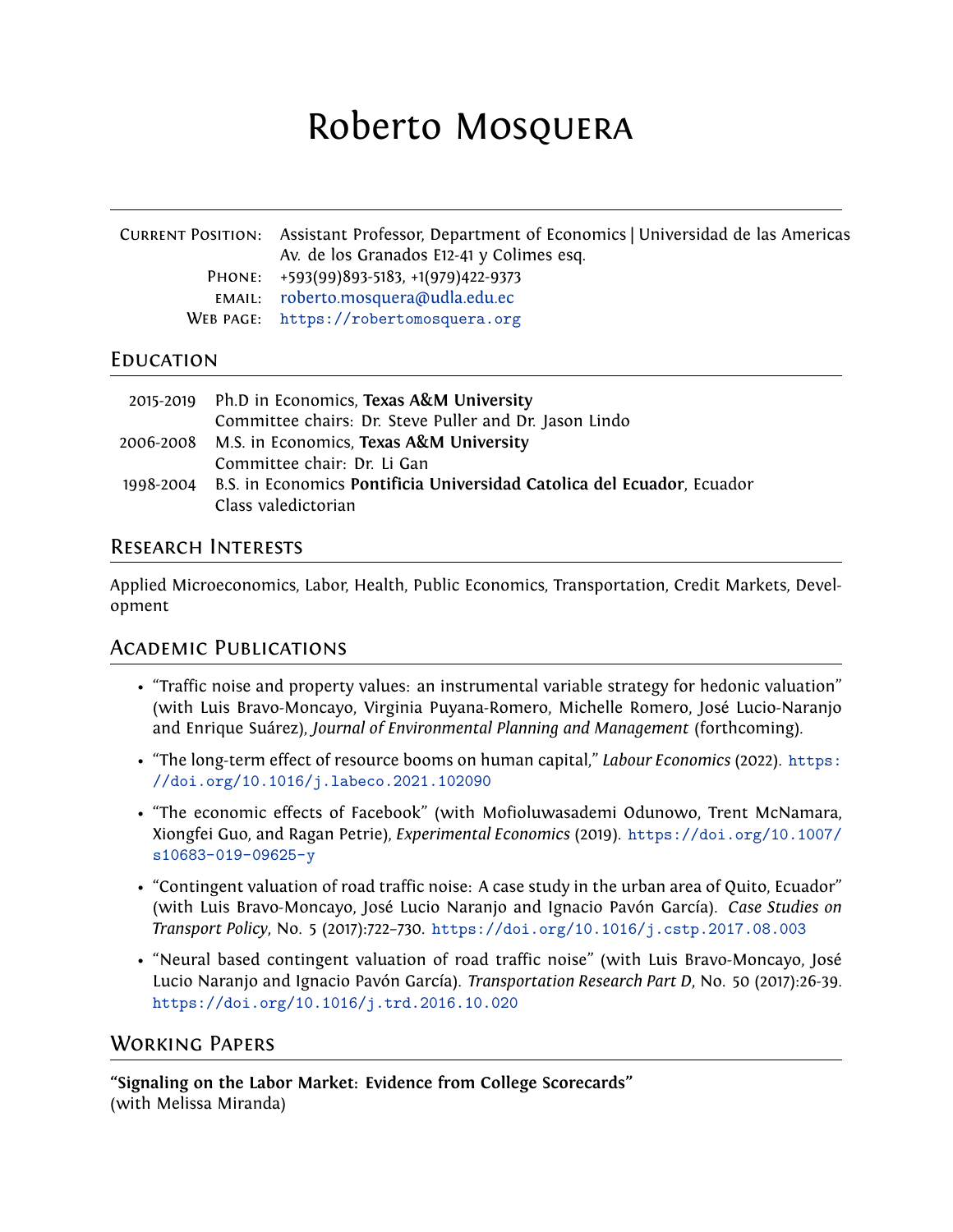Theory suggests that one of the reasons why individuals choose to attend a particular college is to signal their productivity to the labor market. Testing this prediction is challenging because it requires variation in the signal while keeping human capital constant. We study this proposition by exploiting an exogenous information change in the signal of graduating from a particular college. We analyze the effect of an unexpected change in a governmental college scorecard in Ecuador. Due to an unanticipated change in the ranking methodology, seven out of the 11 highest-ranked universities fell to a lower ranking. If the signal of graduating from a particular university matters in the labor market, the ranking change should affect employment and wages. With access to proprietary data on 373,297 individuals, we implement a difference-in-differences design, comparing individuals whose universities maintained the highest ranking in 2013 to individuals whose universities' ranking lowered in 2013. We show a series of results consistent with signaling effects in a model where employers do not initially observe a worker's ability but learn about it over time. First, the ranking change decreased the probability of salaried employment and monthly wages for individuals who recently entered the labor market and whose universities decreased in ranking. Second, this effect fades over time as individuals find other channels to reveal their productivity. Third, more experienced individuals were not affected by the ranking change, consistent with employers knowing their productivity. Fourth, we show that the effect is driven by those employers more likely to rely on signaling to infer a potential worker's productivity. In addition, we present several robustness checks that support the validity of the identification assumptions, including evidence that the decrease in the ranking was not caused by changes that affected human capital accumulation.

#### **"Cash Transfers and Health: Measuring the effects of cash transfers programs on the probability and time duration of preventable diseases"**

#### (with Gabriel Urbina)

Top ten worldwide causes of death accounts for more than a half of total deaths and most of them are caused by preventable diseases, especially in lower-middle-income countries. These countries have some public policy programs known as Conditional Cash Transfers which can alleviate this problem but there are some intermediate mechanisms related to behavior that these programs have to improve first. This paper studies the Ecuadorian program called Bono de Desarrollo Humano (BDH). We exploit a discontinuity defined over a wealth index used to target beneficiaries of BDH to estimate the causal effects of BDH on the probability and time duration of preventable diseases. We explain the causal chain by measuring the effects over variables related to health demand. These intermediate mechanisms drive the effects of CT on health. We find that BDH reduces the probability and the time duration of preventable diseases by 11% and 4 days approximately. These effects are mostly driven by children subject to the conditionalities of BDH. These conditionalities play a role on the opportunity costs and health demand of public medical care. We find that BDH caused a substitution effect between private and public healthcare and a reduction in households' health spending. This paper shows that BDH can reduce the risk of preventable diseases but only through behavioral changes related to healthcare.

## **["The Growing Divide: The Case of \(Mis\)Information and Polarization"](https://papers.ssrn.com/sol3/papers.cfm?abstract_id=3604566)** (under review)

#### (with Trent McNamara)

The divergence of political attitudes towards their ideological extremes has become an identifying feature of political markets in the United States. Little is known about the source of this divergence, how large it is, whether information can attenuate these differences, and what its impact is on political support and civic engagement. We run a field experiment to recover a distribution of polarization for American constituents. Our design allows us to novelly identify that the rise in polarization is driven by varying perceptions rather than changes in preferences. We randomly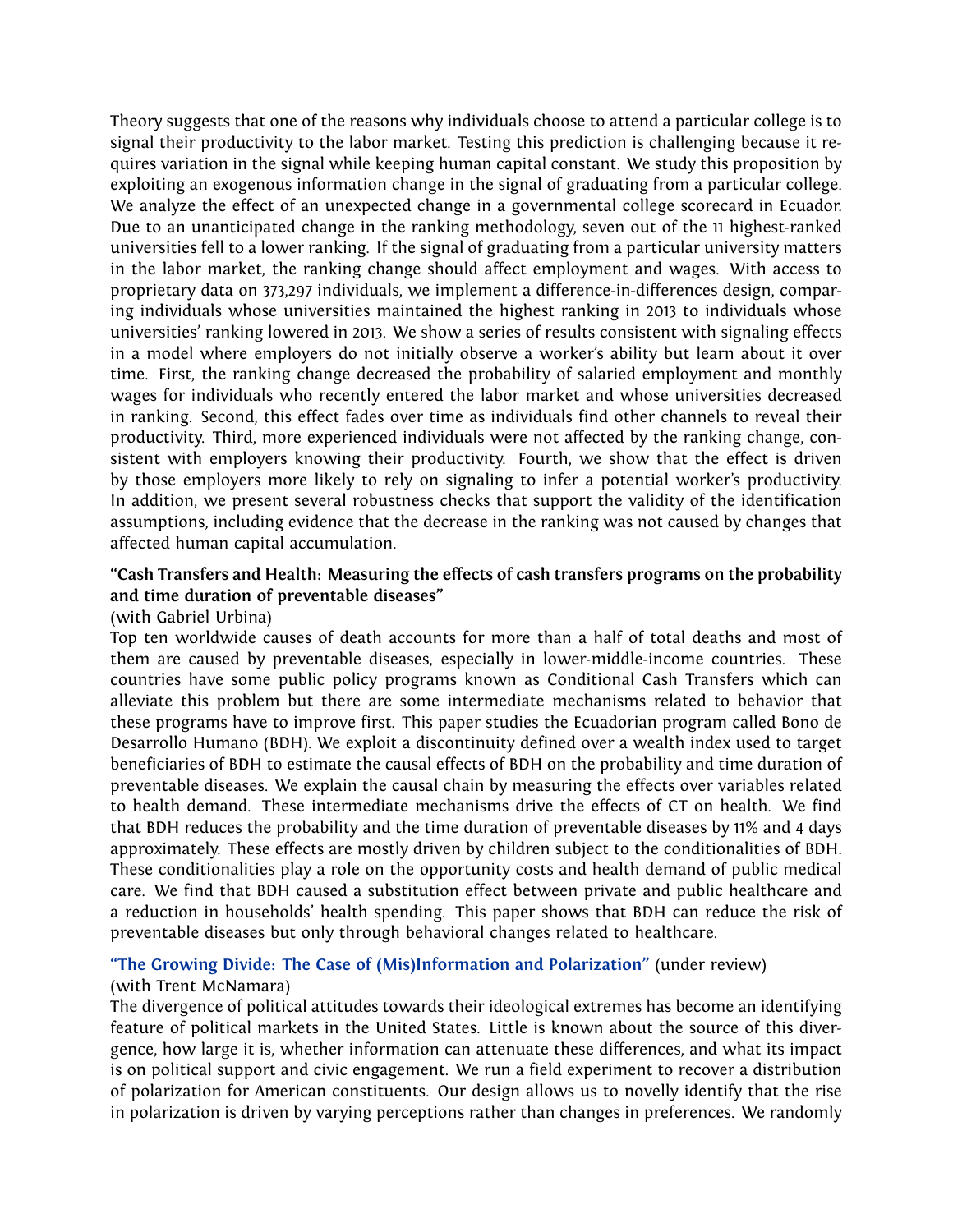introduce factual information and show that it corrects these misaligned beliefs. We further use this variation to estimate polarization's impact on a suite of outcomes, including government support, views about government efficiency, and the willingness to compromise. We document that increasing polarization results in an individual being 0.35 s.d. less supportive towards the government, believe the government is less efficient by 0.42 s.d. and are less willing to compromise and trust by 0.43 s.d. We do not find any significant changes when reducing polarization. This asymmetric response is consistent with the literature showing that negative information has a greater impact on attitudes and beliefs than does positive information.

#### **"Age and the labor market for Hispanics in the United States"**

#### (with Joanna Lahey)

We explore the labor market for Hispanic high school graduates in the United States by age using information from the US Census, American Community Survey, Current Population Survey, and three laboratory experiments. We find, in general, that the differences in outcomes for Hispanic and non-Hispanic high school graduates do not change across the lifecycle. Moving to a laboratory setting, we provided participants with randomized resumes for a clerical position that are on average equivalent except for name and age (as indicated by date of high school graduation). In all three experiments, hypothetical applicants with Hispanic and non-Hispanic names were generally treated the same across the lifecycle by a student population, a population of human resources managers, and a more general population from mTurk. These results stand in contrast to earlier results that find strong differences by age in how resumes with Black and White names are treated.

#### **"Coarse Variable Measures and Biased Instrumental Variables Effects"**

This paper demonstrates that, if the observed measure of treatment takes fewer values than the actual variable that affects the outcome, then IV methods will overestimate the effect. For instance, this bias affects estimates of education returns, because years of education is a coarse measure of the human capital accumulation process through schooling. This paper shows how to use nonparametric bounds to assess the magnitude of this bias. Through application to the returns of schooling, this paper finds that biased OLS estimates lie below the bounds, while IV estimates exceed them, indicating that IV yields an overestimate of the returns.

#### **["Stuck in Traffic: Measuring Congestion Externalities with Negative Supply Shocks"](https://robertomosquera.weebly.com/research.html)** (under review)

Traffic is an increasingly complex issue around the world. The fact that most cities do not charge Pigovian taxes on road usage or use other congestion pricing schemes implies that these congestion costs are higher than their socially optimal levels. This paper shows how changing the number of vehicles on the streets of New York City, affects traffic congestion and the substitution patterns to other transportation modes and quantifies the associated welfare changes. I exploit an exogenous reduction in for-hire vehicle supply during the two major Islamic holidays. Supply is affected because 57.5 percent of taxi drivers and 33.1 percent of other for-hire drivers come from countries with large Muslim populations while demand is unaltered since the Muslim population only represents 3 percent of the total population in the city. The estimates indicate that during Muslim holidays the number of active taxis decreases by 1,000 (9.1 percent of the total), which decreases time per mile traveled (the inverse of speed) by 0.46 minutes. I also estimate substitution patterns towards other modes of transportation. A welfare calibration exercise suggests that an unanticipated reduction of active vehicles in the city results in daily welfare gains between \$8 and \$12 million.

#### **["Vaccines at Work"](https://robertomosquera.weebly.com/research.html)**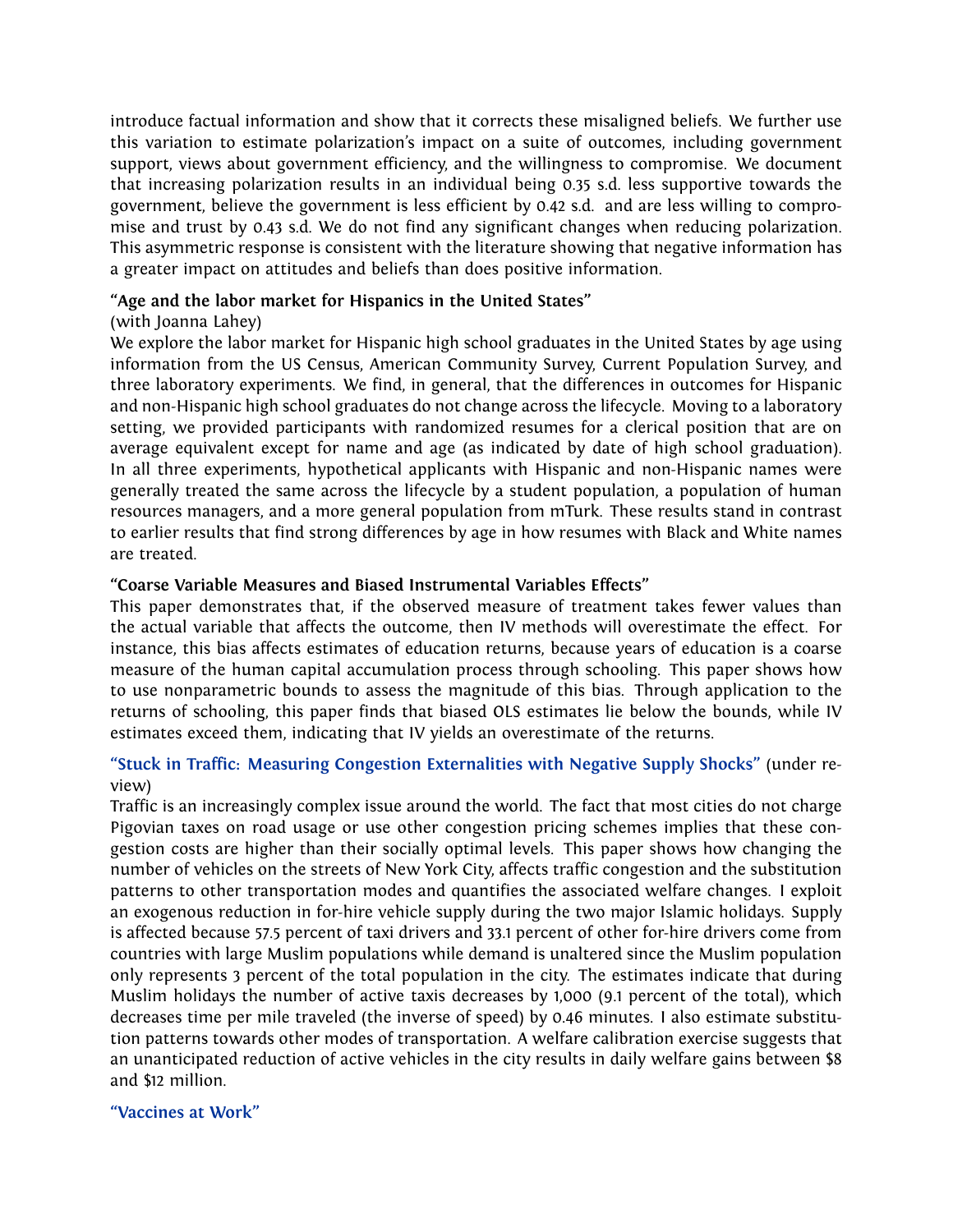(with Manuel Hoffmann and Adrian Chadi) (under review)

We study whether getting vaccinated causes a moral hazard problem that could decrease the effectiveness of the vaccine in the context of seasonal influenza. We ran a natural field experiment in partnership with a major bank in Ecuador where we experimentally modified its annual vaccination campaign. We find that vaccination take-up increases 112% by assigning employees to get the flu shot during a workday compared to Saturday, which indicates that opportunity costs play an important role in vaccine take-up. Peers' take-up also increases individual take-up in a meaningful way. Contrary to expectations, we find that the effect of vaccination on flu diagnoses and sick days due to the flu is a precise zero. A rich data set of administrative records and employee surveys allows us to analyze if moral hazard explains the ineffectiveness of flu vaccination. In particular, we look for effects of vaccination on respiratory diseases where the flu vaccine grants no immunity protection, and we check for changes in habits and beliefs related to preventing the flu. We present evidence consistent with a change towards riskier behavior that suggests that vaccinated individuals expose themselves more to viruses and rule out other potential mechanisms.

#### **"Rate Caps, Competition and Welfare: Evidence from Ecuador's Consumer Credit Market"** (with Luis Antonio Vaca)

The dynamics of the credit market make the welfare implications of rate caps theoretically ambiguous. On the one hand, it is true that a sufficiently low interest rate ceiling will ration credit. On the other hand, if banks have market power then interest rate caps may be welfare enhancing. In this paper we exploit a natural experiment in Ecuador to analyze the effects of interest rate ceilings on access to consumer loans and on economic welfare. In August 2007, Ecuador switched from a regime that in practice implied no ceilings to a regime of increasingly binding interest rate caps. This policy change is an exogenous source of variation that potentially excluded some individuals from the consumer credit market. Our preferred estimates suggest that access to banks decreased between 0.5 and 1.1 percentage points in a country where access to consumer loans was 10.8% before the adoption of the policy.

## **["An Empirical Study of the Credit Market with Unobserved Consumer Types"](https://www.nber.org/papers/w13873)**

#### (with Li Gan)

#### *National Bureau of Economic Research*, NBER Working Paper No. 13873

This paper proposes an econometric model to identify unobserved consumer types in the credit market. Consumers choose different amounts of loan because of differences in their time or risk preferences (types). Thus, the unconditional probability of default is modeled using a mixture density combining a type-conditioning default variable with a type-determining random variable. The model is estimated using individual-level consumer credit card information. The parameter estimates and statistical tests support this kind of specification. Furthermore, the model produces better out-of-sample predictions on the probability of default than traditional models; hence, it provides evidence of the existence of types in the consumer credit market.

# Work in Progress

"Making Saving Appealing: Evidence from a Field Experiment"

"Tropical Diseases and the Timing of Pregnancies" (with Manuel Hoffmann and Fabian Villarreal)

"Effect of conditional cash transfers of labor supply decisions and intrahousehold substitution patterns" (with Daniela Santillan)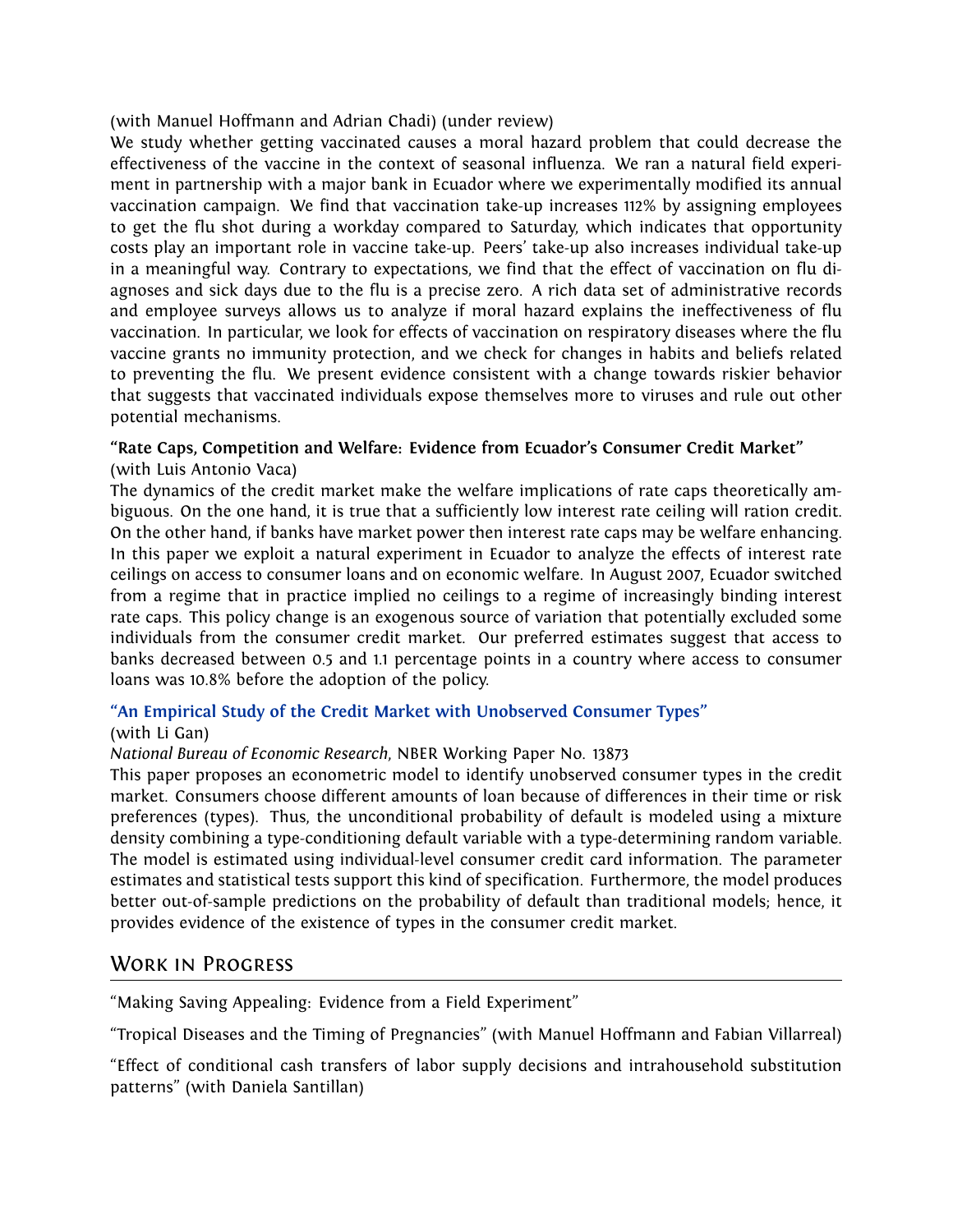"Effects of Positive and Negative Peer Pressure" (with Manuel Hoffmann and Daniel Stephenson)

## Presentations and Workshops

Southern Economic Association Annual Meetings (2021) Western Economic Association Annual Conference (2021) AEA/ASSA Annual Meeting (2021) Southern Economic Association Annual Meetings (2020) NBER Workshop on Longer Working Lives and Labor Demand (2020) Working Longer and Retirement Conference SIERP (2020) Western Economic Association Annual Conference (2020) AEA/ASSA Annual Meeting (2020) NBER Workshop on Longer Working Lives and Labor Demand (2019) Applied Economics Research Symposium (2019) AEA/ASSA Annual Meeting (2019) Southern Economic Association Annual Meetings (2018) APPAM Fall Research Conference APPAM (2018) AHEC Conference (2018) Advances in Field Experiments Conference (2018) STATA Texas Empirical Microeconomics Conference (2018) APPAM DC Regional Student Conference (2017) *Jóvenes Investigadores Ecuatorianos en Economía*, Interamerican Development Bank (2010) PERC Applied Microeconomics seminar Texas A&M University (2008)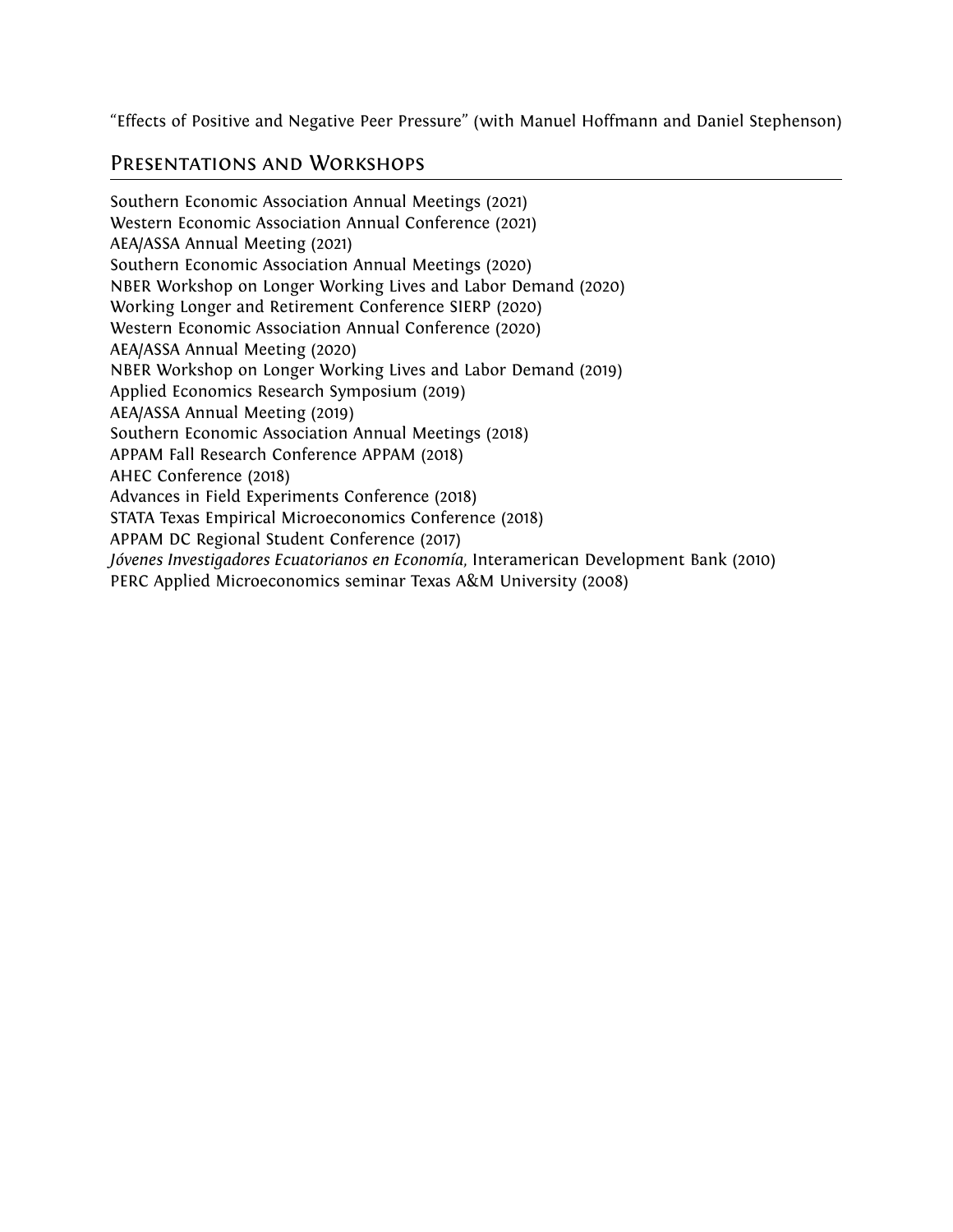# Teaching Experience

|                                                             | Universidad de las Américas-Department of Economics (masters)                                                                  |
|-------------------------------------------------------------|--------------------------------------------------------------------------------------------------------------------------------|
|                                                             | SEP 2019- Statistics (Instructor of Record)                                                                                    |
|                                                             | Econometrics I (Instructor of Record)                                                                                          |
|                                                             | Applied Economics (Instructor of Record)                                                                                       |
|                                                             | Universidad de las Américas-Department of Economics (undergraduate level)<br>SEP 2019-   Econometrics I (Instructor of Record) |
| Texas A&M University                                        |                                                                                                                                |
| SUMMER 2018   Game Theory (ECON 459) (Instructor of Record) |                                                                                                                                |
|                                                             | Course Evaluations: 4.36/5                                                                                                     |
|                                                             |                                                                                                                                |
|                                                             | Universidad de las Américas-MBA program                                                                                        |
|                                                             | JAN 2009-JULY 2015   Quantitative Analysis (Instructor of Record), Fall 2010, Spring 2011,                                     |
|                                                             | Fall 2011, Spring 2012, Fall 2012, Spring 2013, Fall 2013, Spring 2014,<br>Fall 2014, Spring 2015                              |
|                                                             |                                                                                                                                |
|                                                             | Universidad de las Américas-Department of Economics (undergraduate level)                                                      |
| JAN 2009-JULY 2015                                          | Econometrics I (Instructor of Record), Spring 2009, Fall 2009,                                                                 |
|                                                             | Spring 2010, Fall 2010, Spring 2011, Fall 2011, Spring 2015                                                                    |
|                                                             | Econometrics II (Instructor of Record), Spring 2012, Spring 2013,<br>Spring 2014                                               |
|                                                             | Econometrics III (Instructor of Record), Fall 2012, Fall 2013, Fall                                                            |
|                                                             | 2014, Spring 2015                                                                                                              |
|                                                             | Intermediate Macro I (Instructor of Record), Fall 2012, Fall 2013                                                              |
|                                                             | Intermediate Macro II (Instructor of Record), Spring 2013, Spring<br>2014                                                      |
|                                                             | Advanced Microeconomics (Instructor of Record), Fall 2014                                                                      |
|                                                             | Research seminar (Instructor of Record), Spring 2011                                                                           |
| Deernee Evnenieklee                                         |                                                                                                                                |

# Referee Experience

*Economic Inquiry*, *Journal of Health Economics*, *Review of Economics of the Household*, *Journal of Population Economics*, *Economics of Education Review*, *Cuestiones Economicas*. *Journal of Economic Behavior and Organization*, *Journal of Behavioral and Experimental Economics*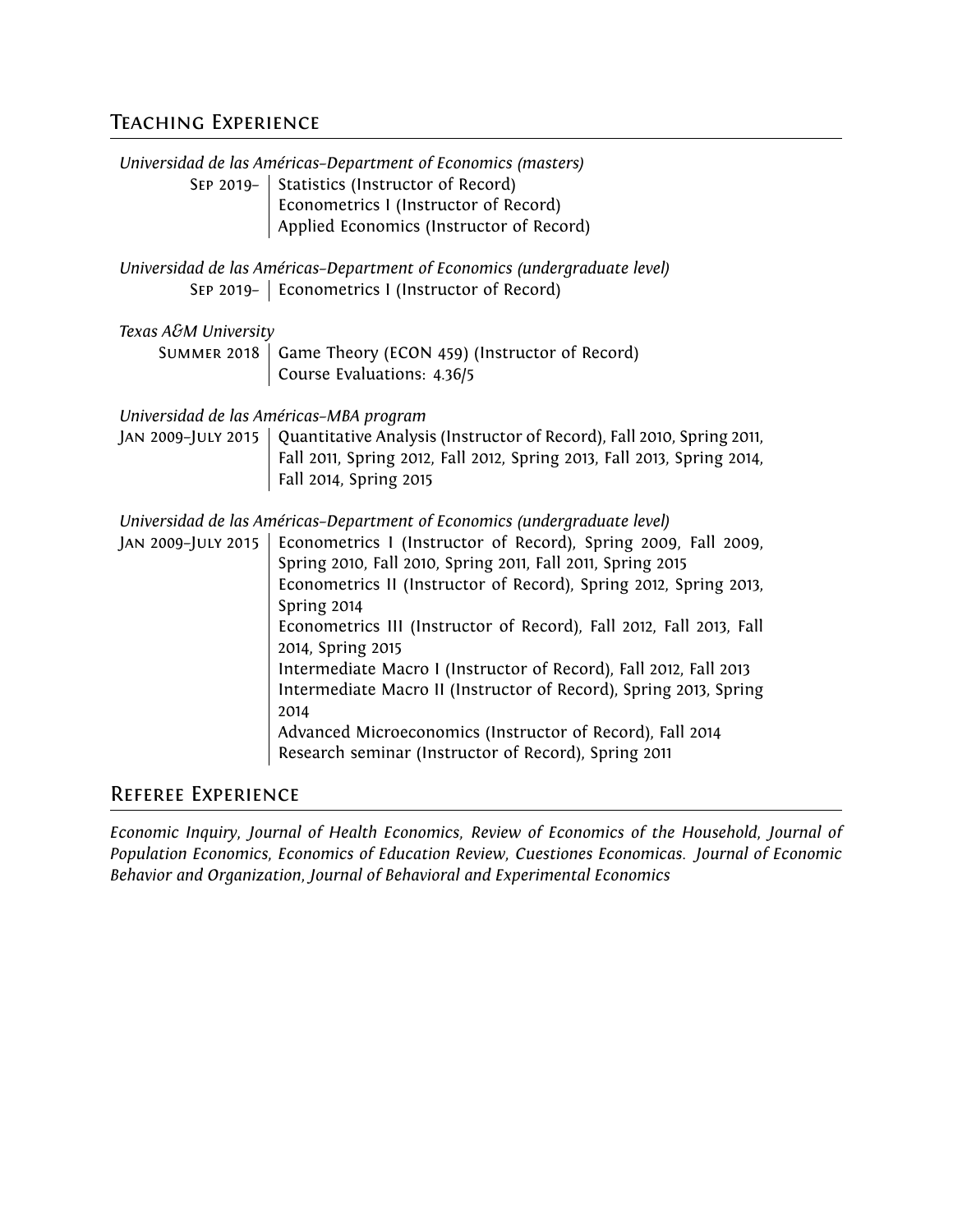# Professional Experience

| JAN 2009-2019   Consultant at TNK Economics<br>Lead research team in multiple projects related to macroeconomic analysis,<br>financial analysis, consumption behavior and public policy analysis. Estimated<br>risk scoring models, collection models and CRM analytic models for major<br>Ecuadorian banks. |
|--------------------------------------------------------------------------------------------------------------------------------------------------------------------------------------------------------------------------------------------------------------------------------------------------------------|
| JUN-DEC 2008   Project Leader at Reis Datum<br>Estimated predictive models of individual income, consumption and savings<br>behavior.                                                                                                                                                                        |
| Oct 2004-MAY 2006   Credit Analyst at DINERS CLUB of Ecuador<br>Estimated predictive models of credit card fraud behavior and credit scoring<br>models. Designed and implemented a new procedure for monitoring and man-<br>aging fraud risk                                                                 |
| JAN-JUN 2003   Financial Control Assistant at Produbanco<br>Compiled financial reports, budget reports and performance reports.                                                                                                                                                                              |

# Other Experience

| SEP 2016-MAY 2019   Research Assistant Dr. Marco Castillo. |
|------------------------------------------------------------|
| 2016   Teaching Assistant Dr. Daniel Fragiadakis.          |
| SEP-DEC 2015   Teaching Assistant Dr. Tatevik Sekhposyan.  |
| JAN-DEC 1999   Teaching Assistant Dr. Juan Paz y Mino.     |

# Fellowships, Honors and Awards

| <b>MARCH 2019</b><br><b>JUN-AUG 2017</b> | Best Paper Presentation, Applied Economics Research Symposium<br>E. Ralph Daniel Scholarship awarded by the Private Enterprise<br>Research Center, Texas A&M University. |  |  |  |
|------------------------------------------|--------------------------------------------------------------------------------------------------------------------------------------------------------------------------|--|--|--|
| SEP 2015-PRESENT                         | Graduate Assistantship awarded by the Department of Eco-<br>nomics, Texas A&M University.                                                                                |  |  |  |
| JUN 2014                                 | Citi Journalistic Excellence Award, granted by Citibank.                                                                                                                 |  |  |  |
| 2006-2008                                | Fulbright Scholarship                                                                                                                                                    |  |  |  |
| 2003                                     | Gold Medal for Outstanding Academic Performance in Eco-<br>nomics, Economics Association of Pichincha, Ecuador.                                                          |  |  |  |
| 2003                                     | Class Valedictorian, Department of Economics, Pontificia Univer-<br>sidad Catolica del Ecuador.                                                                          |  |  |  |
|                                          | 1998 President's Award for Educational Excellence, awarded by<br>William Clinton, President of the United States.                                                        |  |  |  |
| 1998                                     | Class Valedictorian, American School of Quito, Ecuador.                                                                                                                  |  |  |  |

# OTHER PUBLICATIONS

"Una estrategia de salida por edad para Pichincha" (with Joaquin Morillo and Simon Cueva). *El Comercio*, 10 de mayo 2020. [Link](https://www.elcomercio.com/tendencias/estrategia-salida-edad-pichincha-analisis.html) (Publication in Spanish).

"Ciclicalidad de la política fiscal ecuatoriana desde la dolarización" (with Simon Cueva and Maria